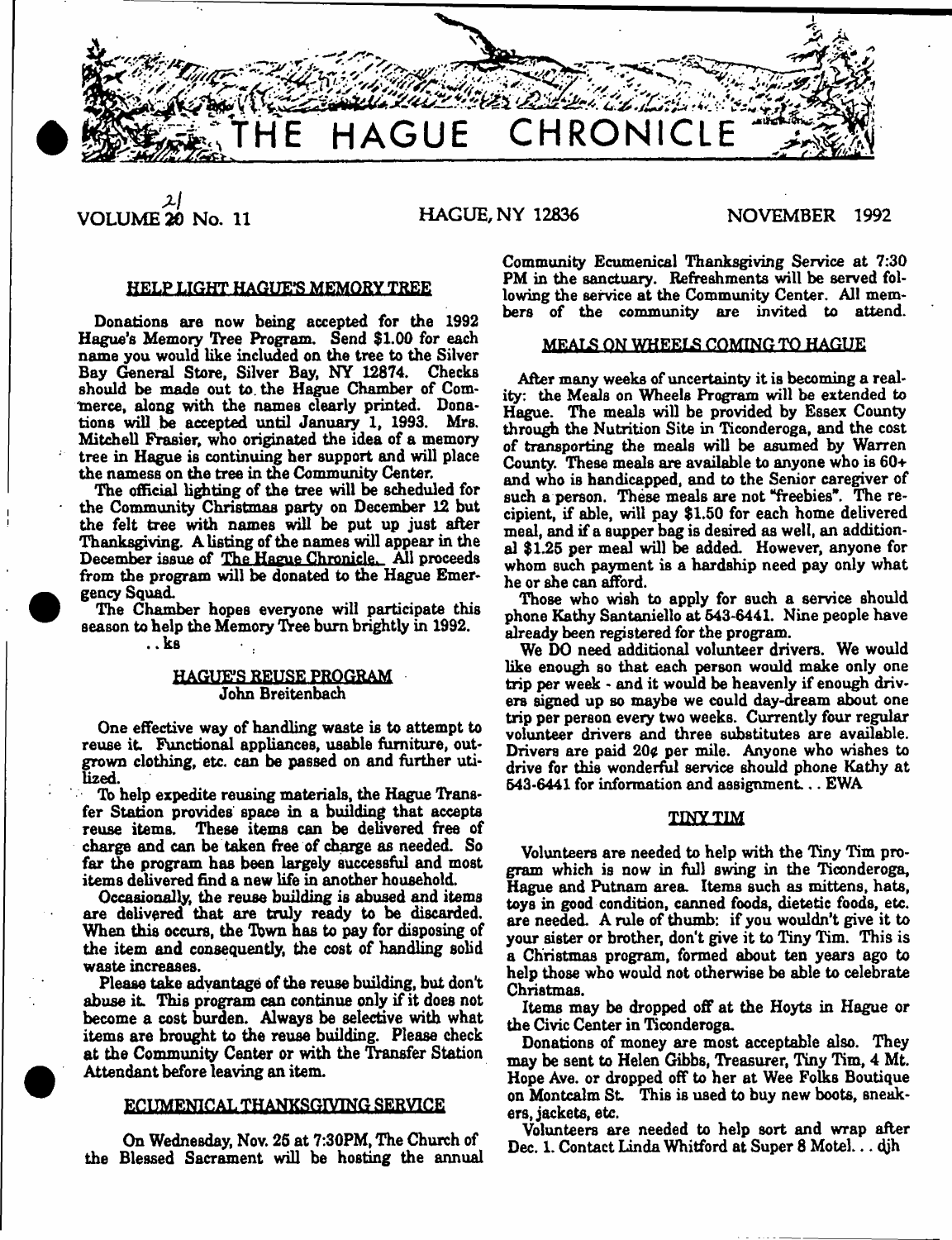# LOCAL CRAFTERS SALE

A craft sale will be held at the Hague Community Center on Saturday, November 28 and Sunday, November 29 from 10AM - 4PM. Local crafters and home bakers are invited to attend. There will be a charge of \$5.00 per table. No vendors, just individuals with interesting things to sell.

Reservations are needed. Please call 543-8858 to reserve your table.

# HOLIDAY MAGIC and CONCERT

The Champlain Valley Chorale will present its annual Christmas concert on Sunday, Dec. 6 at 4PM in the United Methodist Church in Ticonderoga. '

The Carillon Garden Club will present flower arrangements and decorated wreaths for your enjoyment in the church hall following the concert, along with refreshments.

There is no admission charge but a free will offering will be accepted to help defray expenses.

A wonderful way to usher in the Season with HOLIDAY MAGIC - music and flowers.

# HAGUE HISTORICAL SOCIETY PROGRAMS

The Hague Historical Society November meeting will convene on Thursday, November 19 at the Hague Community Center. Our social hour starts at 7:30PM and will be followed by the meeting at 8PM in the Judge's chambers.

Mr. Gerald Crammond is our speaker and will tell "The Story of the Battle." This is a seldom heard Civil War story and most interesting. Gerry is one of our local Civil War buffs.

Our October meeting was brought to us by Mrs. Mary Sharp and Mr. Jules Halm through the media of old post cards of Hague and its many lovely hotels. A lively discussion came forth based on old memories. In spite of the third presidential debate, a large audience was present

The customary Christmas meeting of "Show and Tell" using items 50 years or older, (other than your spouse). will be held at the Community Center on Thursday, December 16.

All meetings are open to the public and we invite you to attend... RMC

# HAGUE SENIOR CITIZENS CLUB

The regular monthly meeting of the Hague Senior Citizens Club will be held on Tuesday, November 24 at 1:30PM in the Community Center. Officers for the coming year will be elected at this meeting and we hope to have the movie COLD SASSY TREE to show that afternoon.

Prior to the meeting, wind and weather permitting, we will car pool to the Bolton Landing Meal Site. All of those wishing to go to the Meal Site, please register on or. before November 18 at the Community Center. Please meet there at 11:20AM for carpooling.

All Hague seniors (50+) are eligible to participate in this club's activities. There are no dues. A volunteer  $d\alpha$ nation is collected at each meeting... ewa

# HAGUE VOLUNTEER FIRE DEPARTMENT

Once more Food Chairman Joyce Monroe thanks all the willing workers who helped serve coffee and doughnuts all morning and made sandwiches and served luncheon. Approximately \$192.00 was earned for the HVFD ^

The really good news is that \$1800.00 was cleafed at the Columbus Day Ham Dinner held at Silver Bay Association.

There were NO fire calls in October. That is good news.

The ambulance made 6 runs, for a total of 267 miles and involving 45 1/2 man hours... ewa

### **CHAMBER OF COMMERCE NEWS**

In mid-November the Senior Citizen of the Year Committee will convene to choose the 1992 award recipient. Tb date several candidates have been proposed and the Chamber is delighted with the response.

Be sure to attend the Community Christmas Party on December 12 to find out who this year's honored senior citizen will be.

At our last meeting Mark Martucci was chosen to represent the Chamber on the Warren County Tourism Ad<sub>1</sub> visory Board. Mark has attended many meetings con ceming the future\* of County tourism over the last year and a half. He is well aware of the need to protect small town' promotional interests at the County level.

The Chamber is happy to report that they will again sponsor the Santa Claus program at the annual Community Christmas Party. Be sure to bring your kids to the party so they can let Santa know what they want for Christmas, and receive a treat from Mrs. Claus too. See you there!.. ks

# **HAGUE YOUTH COMMITTEE**

The general consensus is that our first activity, the Halloween Party at the Community Center was a success! Special thanks to Val Lawrence, Karen Ward, Melissa Mascarelli, Sue Deragon and Kitty Zacharenko and all their husbands for their time, hard work and ingenuity in throwing the party. Thank you also to all who donated refreshments and time in helping out. Our judges, Julia Middleton, Hannah Cameron and Marg DelSignore did a fine job (and it was tough!) choosing the winning costumes. Thanks again to all involved!

Our next activity, Create-a-Craft Workshop for Youth, is slated for Saturday, Nov. 21 from 10AM - noon. Children are invited to come and keep their hands busy making some fun things for Christmas, and whenever. Please join us. If you would like to help, call Cindy Coon or Debbie Girard. Any odds and ends of Christmas trims (lace, sequins, etc. etc.) or old ornaments will be most gratefully accepted. Drop them off at the Tbwn Center before the 21st.

Plans are in the making for an ice skating party in December.... $kc$  11/92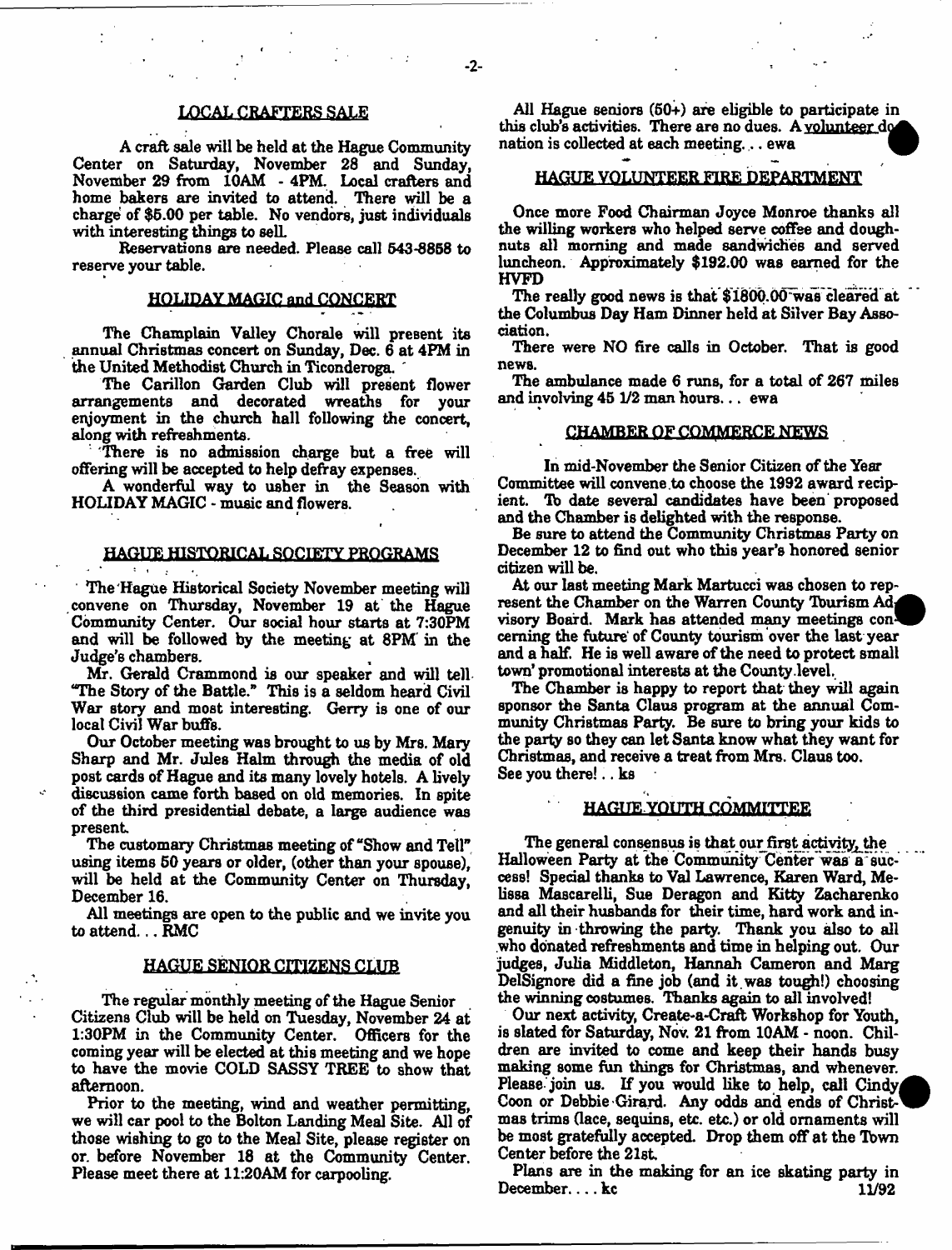# ZONING BOARD OF APPEALS - OCT. 22

At the public hearing for Howard (20-1-13.1) for the placement of a mobile seasonal concession stand, three letters were read stating the correspondents had no objections to the project, as long as certain conditions were imposed and met. There was also a petition with 41 signatures that expressed the same positive attitude.

At the regular meeting the request was tabled. There was not a quorum.

A public hearing has been set for Doran (60-1-33) for Nov. 15 at 7:15PM for a side lot set-back for a residential addition request. This is' an area variance.... gl

# **PLANNING BOARD**

Three public hearings preceded the regular Nov. 5 meeting and were heard in the following order:

•Howard (20-1-13.1) for a seasonal concession stand. A number of people in the audience voiced their approval. Several letters and a petition containing 41 names also expressed their approval. There were no dissenting voices.

• Nelson Waters (20-1-13.1) was seeking approval for a change in his mobile home park. A petition was presented with 68 signatures that mentioned approval as did several members of the audience.

• James Ward, Jr. (19—1—4) received some opposition to his request for a marine storage facility in the form of letters. In the audience no one spoke for or against

Waters made his presentation again at the regular meeting and the board accepted with a number of conditions. A determination was made to review in May 1993 the vegetative screening that was agreed upon at this meeting.

No decision could be made on James Ward, Jr. marine storage because of a requirement by SEQR and a slow reply from APA

Doran (60-1-3.3) has a site plan review scheduled for Nov. 20.

Howard's concession stand needs a variance approval byZBA

A petition was read from Lake Forest Acres Homeowners Association stating their opposition to any future plans for a connection between their cul-de-sac and Lela Holman's property... gl

# TOWN BOARD -11/10/92

Accusations flew from a member of the audience concerning what he perceived as unfair treatment by the Planning Board.

David Martucci, former assessor, has volunteered to escort Bruce Caza, our new assessor, around town to acquaint him with town properties.

Ken Yaw requested the board consider giving him permission to attend a convention in Reno, Nev. at a cost urf \$1,170.00, registration fee, plus air fare, rental car, food and lodging. Board said they would like to review. the information Justice Yaw provided.

In Communications and Petitions: A letter from Tiny Tim program requesting a donation. No action taken.

Correspondence from Laura Meade concerning a visit to our Community Center by two people who work in museum management They were impressed by Hague Historian West's work on behalf of Hague.

Letters from J. Henderson and R. Patchett protesting the school taxes.

special Committees: A meeting was held by sewer committee and Clough, Harbor to finalize sewer plans should money become available.

Larry Best is working on lights to illuminate Center's parking lot.

Karen Laundree, councilwoman, said the Halloween party was a huge success, with almost 100 children attending.

The Kiwanis Club is interested in doing a project in Hague to benefit the youth. Contact Karen with any suggestions.

A matching grant of \$1200 has been received by Youth Program.

Monthly program for youth planned. This month a craft class is planned for Nov. 21. Possibly ice skating on Nov. 29.

In Regular Committee Reports: Commercial use of boat launch to be discussed at Planning Board meeting.

Nov. 19 - Harvest Dinner in Community Center by Baptist Church.

No. 20 - Ti Market is sponsoring Senior Citizens lunch at Ti Middle School. Reservations by 11/13.

Work on boat launch continues.

Another meeting for Supervisor Belden and David Lawrence, Chairman of School Tax Committee, with County. They will also attend a meeting in Albany with Equalization & Assessment. The state says this is a problem seen all over N.Y. that needs to be resolved.<br>In Unfinished Business: The 1993 budget was

In Unfinished Business: passed unanimously after explanations about several items were made to the public.

New Business: County is working on its budget. A meeting will be held at the Municipal Center Nov. 23 which is open to the public.

There will be a meeting on Nov. 17 re: hospital contract. Note: Contract has NOT been signed as yet.

Ethel Andrus is working on final steps for Meals on Wheels.

#### \*\*\*\*\*\*\*\*\*\*\*\*\*

Note: The date for the Hague Fish and Game Club meeting has been changed to Nov. 24 at the clubhouse. Plans for the Christmas party will be discussed.

**ROAST BEEF HARVEST DINNER will be held at** The Hague Community Center on Thursday, Nov. **19 from 5 - 7PM, sponsored by the Hague Baptist Church. Adults, \$9.00; ages 6-12, \$300; ages 6 and under FREE. TAKEOUTS AT 4:30**

# ADDITIONS TO THE HAGUE MUSEUM

Clifton West, Town Historian

A bronze arrowhead medal won by Mrs. Byron Marshall in a 1913 mixed doubles rowboat race at the Hague Regatta. A third-place trophy, it was found in the Bolton Cottage at Graphite and donated by Doris and Jack Bolton.

A cobbler's tool box and shoe las,t once the property of George Marshall who was a cobbler. It was found in his cottage and donated by Mrs. Winters, present occupant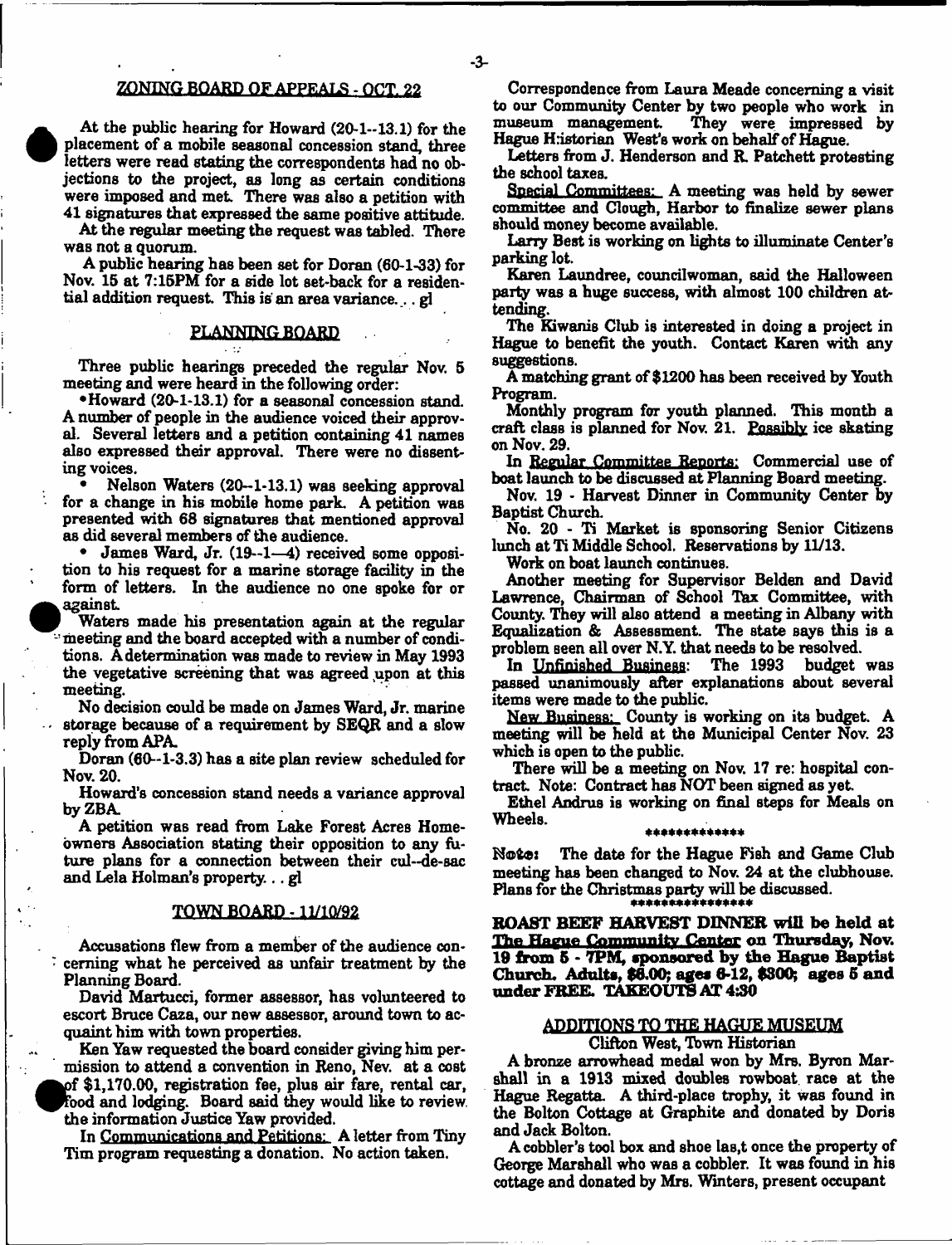# **CHRISTMAS PARTY**

Another year has passed and we're planning our annual Christmas party again. It will be held on Satur- $\mathcal{L}^{\mathcal{L}^{\mathcal{L}}}$ day, Dec 12.

Santa will arrive with Mrs. Santa during the afternoon to visit with young and old and to enjoy our entertainment.

The party starts at 2PM and continues until 5:30PM. We are looking for food donations (finger sandwiches and cookies). If you would like to contribute, please call Fran Clifton at 543-6501.

Plan to come and enjoy the festivities and decorations with  $\text{u}$ s... gl

# GLEANING

December 17 from 2 - 4PM. Anyone eligible for our gleaning food program may receive the food at the Community Center as usual. Please bring documentation.

# AMERICAN LEGION

Hague Post 1538 American Legion will hold its Christmas party at Trout House Village on Sunday, December 13 beginning at 3PM.

Jean Feibusch, Mitzi Fillare and Dottie Henry are organizing the refreshments. It would be very helpful if Legionnaires (or their wives) would call one of the above to indicate what they would like to bring.

Chances are now being sold on a basket of cheer to benefit the Legion. Contact any Legion member.

 $\ddotsc$ 

15

The regular monthly meeting of the Legion will be held at the Legion Home on December 2 at 7:30PM.

# WEATHER NOTES Mary Lon Doulin

"lb talk of weather iB nothing but folly, For when it is rain on the hills, it may be sun in the valley. But talk of weather we do and have done and will, From ancient times to today , some of us do still. "

Many strange beliefs about the weather are found in all lands and many rhymes and sayings have grown out of these beliefs. Every month furnishes weather prophesies. Here are some of the more common ones:

"The wild fruit of October foretells the severity of winter (many hawthorns, many berries, many sloes (plums), many cold toes.." "Wien seed bearing weeds grow tall, this is said to be a sign of deep winter snows." "If ducks do swim at Halloween tide, at Christmas they will slide." "If there is ice in November that holds a duck, there will be nothing after but slush and muck."

It was a beautiful fall with temperatures a bit warmer than normal. However, November has been cooler than usual. The days look like typical gray weather, cloudy, foggy and drizzly. We had snow flurries on Wed and Thurs.Nov. 4 and 5 and on Sat. Nov. 7. The conditions around the lake are very different from the hills. It seems that things are about two weeks behind, (lakeside). The gardens were late, the leaves were late falling from the trees; however the lilacs and shrubs still have their leaves even today, and many flowers were blooming up until Nov. 5. The full moon was Nov. 10.

# **EDUQRIAL** IS THIS DEMOCRACY?

Tuesday, Nov. 10 was the regular meeting of the Hagu Town Board. Instead of a well-organized meeting, it turned out to be a free-for-all.

The Town Board is very gracious in allowing the privilege of the floor at the beginning of each meeting. quirement by law . It should be considered a privilege and not a right. If this right is violated, it should be taken away.

In this portion of the meeting a number of people made comments. Extremely foul language was used by some. Members of the Planning and Zoning Boards were attacked for over 20 minutes by another.

These boards are both volunteer boards. Board members spend agreat deal of their time in giving their services to the town. They should not be ridiculed in a public session. If an individual has an axe to grind with any board member it should be done in a Town Board executive session. Mr. Nel-<br>son Waters, in his presentation. claimed he had been hason Waters, in his presentation, claimed he had rassed for almost a year by the Planning Board by postponing action on his project. However, each time he came before the Planning Board he had altered his plan.

The Planning and Zoning Boards both have a book of regulations to which they must adhere. They have been doing just that.

"As a practical matter, public opinion is. certainly a component that no doubt influences an individual's decisions and perspective concerning uses of land, but if a proposed land uss complies fully with all applicable local zoning regulations and ordinances, it is entitled to be approved, notwithstanding substantial public opposition." . . . "Unwelcome or undesirable proposed uses of land may be discouraged or denied, but that must be done within the context of a lawful and compreher sive review and revision of the local zoning ordinance. The  $\mathbf B$ planning board and zoning board members must apply the local law, applicable state statutory law and case law precedent in order to analyze and determine the merits of the particular land use application." . .. "So the next time a local planning board meeting is being conducted at which the 48th consecutive speaker is vilifying board members, bear in mind they are local citizens just like all those others sitting around the room, and that they are simply trying to fairly assess the merits of the particular land use application proposed, within the context of previously established local and state guidelines and decisions." (Frank Milano in the Capitol District Business Review. Nov. 16-22,1992)

If the citizens of this town want to abolish these boards, then the A.P.A. would take over all the zoning. It is far preferable to keep it in the community., since the delays would be far greater coming from A.P. A.

During a regular session the public does not have the privilege of the floor unless specifically called on by the supervisor. The meeting on Tuesday was completely out of control, when individuals stood up and made comments, in abusive language, whenever they saw fit. The meeting was interrupted constantly. Mr. Belden, supervisor, did his best to control the situation, but some individuals made it virtually impossible.

The use of foul and abusive language at any public meeting should be prohibited; The use of the privilege of the floor should have a time limit. Perhaps we need a sergeant- atarms whose duty it would be to stop such actions... djh

It only takes one quart of oil to contaminate 250,000 g lons of water *• more water than 30 people drink their life times. Source: 'Waste Oil Study, fyport to Congress, 'US.'E.TJL April 1974*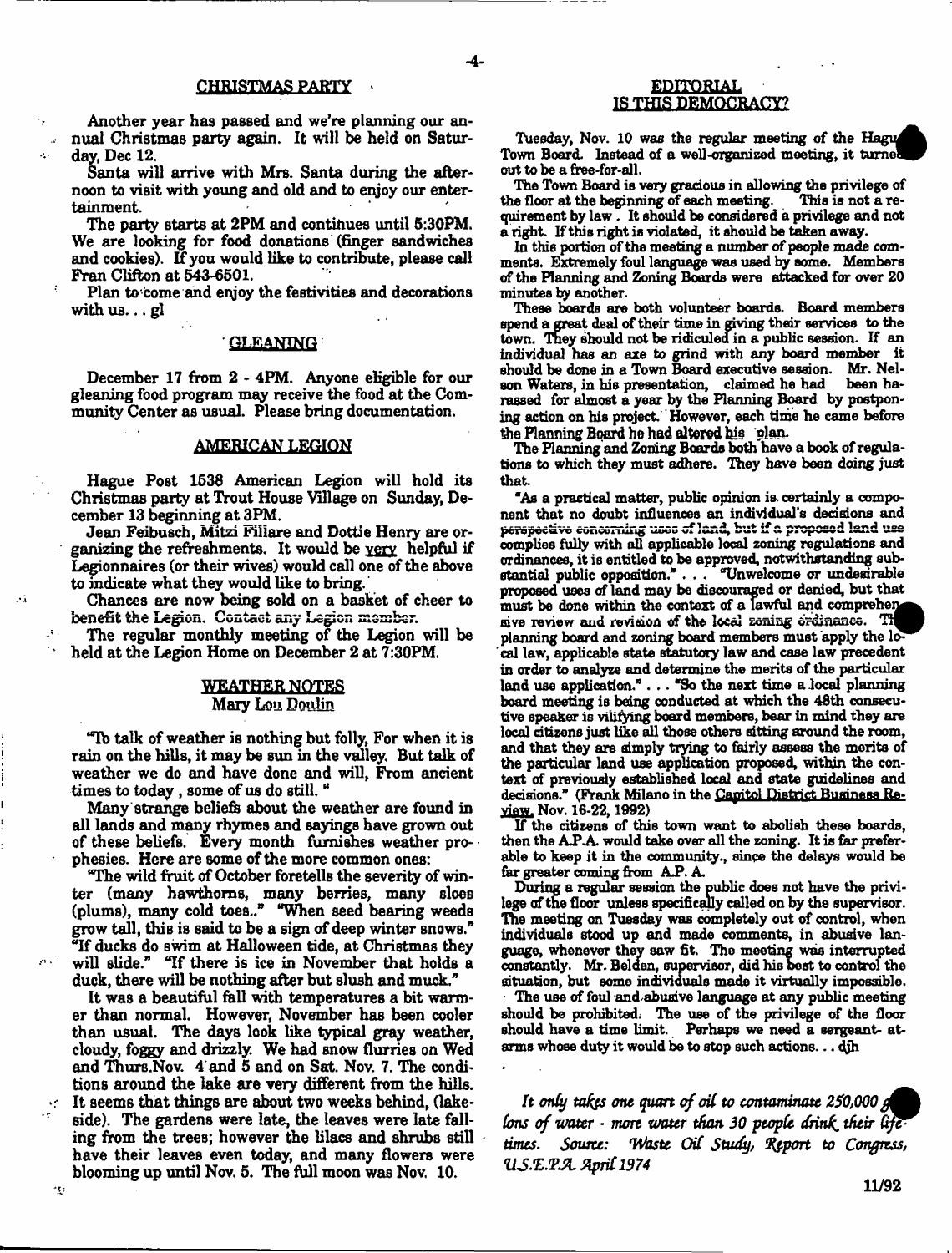# **NATURE NEWS** Laura Meade

At New York State's DEC Division of Pish and Wildlife Endangered Species Unit, at the Wildlife Resources Center in Delmar, information is gathered from observers throughout the state regarding endangered, threatened and special concern fish and wildlife species of New York. The experts there explain that 1) "Endangered" means any native species in imminent danger of extirpation or extinction in New *York;* 2) "Threatened" means any native species likely to become an endangered species within the foreseeable future in New York and 3) \* Special Concern" means any native species for which a welfare concern or risk of endangerment has been documented.

Of 37 on the endangered species list, three have been documented in Hague in recent months. They are: bald eagle, peregrine falcon and Indiana bat. Of the 16 in the threatened category , two known to be in Hague are osprey and timber rattlesnake. There are 35 species for which there is special concern. Reports from Hague show these five in that category: spotted salamander, common loon, common barn owl, common raven and Eastern bluebird.

The complete list of all 87 of these species is on file at the Community Center. Is it possible that someone has seen a wood turtle, a red-shouldered hawk, a least bittern or an Eastern hognose snake?

 As reliable reports are made to me regarding any species on these lists, I call the information to the Endangered Species Unit at (518)439-7635. Anyone may report observations to the Director at that number. Date, observer, place and significant characteristics of the species must be noted to be credible.

**•** 

<sup>•</sup>

 $\sim 100$ 

# **SOLID-WASTE**

Solid-waste has become one of the most important issues of the \*90s according to John Breitenbach, Director of Solid Waste for the Town of Hague.

At a Journalism Workshop held at Silver Bay Association on Nov. 7 Breitenbach addressed this issue. Landfills in New York State have been ordered to close by Dec. 31 and alternative methods of solid waste disposal will be necessary.

Mr. Breitenbach suggested four ways in which the issue of solid waste can be handled. These are waste reduction, recycling or reusing, waste to energy, such as a bum plant, and landfilling.

In Hague steps have been taken to reduce solid waste disposal. Newspapers, No.. 2 plastics and aluminum and steel cans are all being recycled at the local land fill. Breitenbach emphasized the importance of education in the awareness of this problem. He said the entire issue of solid waste disposal begins with the individual. .. djh

 Ed: As part of Silver Bay's "Writer's Voice", a journalism symposium was conducted on Nov. 7 and 8. Two of the Chronicle staff attended. We hope the knowledge we gathered can be noticed in the forthcoming issues of "The Hague Chronicle". The above article was written during this symposium.

 $\sim 10^4$ 

# CUB SCOUT PACK 21 NEWS Karen Costello

We'd like to thank all who participated in our pack's fall fundraiser and also those who made donations. The bottles and cans are much appreciated (please separate your garbage) at the landfill.

The Bear Cubs in Den #4 visited the Ticonderoga Police Dept, and had a "top-cop" time learning about law enforcement. They had their fingerprints taken, but no one got stuck in the handcuffs. Later they practiced their budgeting skills by purchasing vittles at a value price at MacD's. They're working on their knot typing skills and learning notes of historical interest about their area.

Den #2 has been busy earning activity pins (they don't have many left!). The Biking Sports pin was earned by David, Nate, Peter, Tavish and Thor. David Fitzgerald and Thor Gautreau awarded Geologist and Sportsman. .Jim Ward received Aquanaut and Forester. Peter Hutchinson earned Showman. Geologist, Sportsman and Traveler were awarded to Tavish Costello and his number of pins has earned him another compass point on his emblem. These Webelos have been doing some traveling; an awesome visit to the Ti Planetarium was followed by delicious ice cream sundaes. On Sunday the 8th they ventured to Glens Falls, hit the arcade and dollar store and chowed down at the Ponderosa. If there's a badge for eating these 11 year olds would sure have it!

Our first year Webelos in Den #2 have been working hard toward their Webelo badge. On their fall campout Naturalist and Outdoorsman were awarded to Tyler Wells, Kevin & Kenny Stonitsch, Josh Plass, and Stephen LeBarron. Wyatt Wells also earned Naturalist and received Aquanaut. Good work guys!

**PANCAKE SUPPER, Sunday, November 22 from 4\$0 - &80 at Hague Community Center. Sponsored by the Ticonderoga Festival Guild. Adults \$5.00; under 12 - \$3.50; 5 and under FREE.**

# HOLIDAY MINIATURE SHOW AT HALES GALLERY

The Hales Gallery, 22 Warren St., Glens Falls, will present their second annual Holiday Miniature Show by exhibiting more than 70 paintings by fifteen area artists from November 20 to December 31. Locally renown artists such as Virginia McNeice, Harry Orlyk, George Wilson, and Shirley Patton will be featured.

Each piece in the exhibit is a miniature painting which must meet rigid size and pricing qualifications. The framed paintings must be no larger than 12" x 14". Each piece provides the customer with a finished product, ready for gift giving. Prices, which are determined by the artist, will range from \$50 to \$400.

Hours for The Hales Gallery are 10AM-5:30PM Tuesday through Friday and 10AM - 3PM on Saturday. For more information call 792-6917.

 $\sigma_{\rm max} = 0.5$ 

Riddle: Q. Why did the snowman lose his trousers?<br>A. Because he forgot his snow belt. 11/92 A. Because he forgot his snow belt.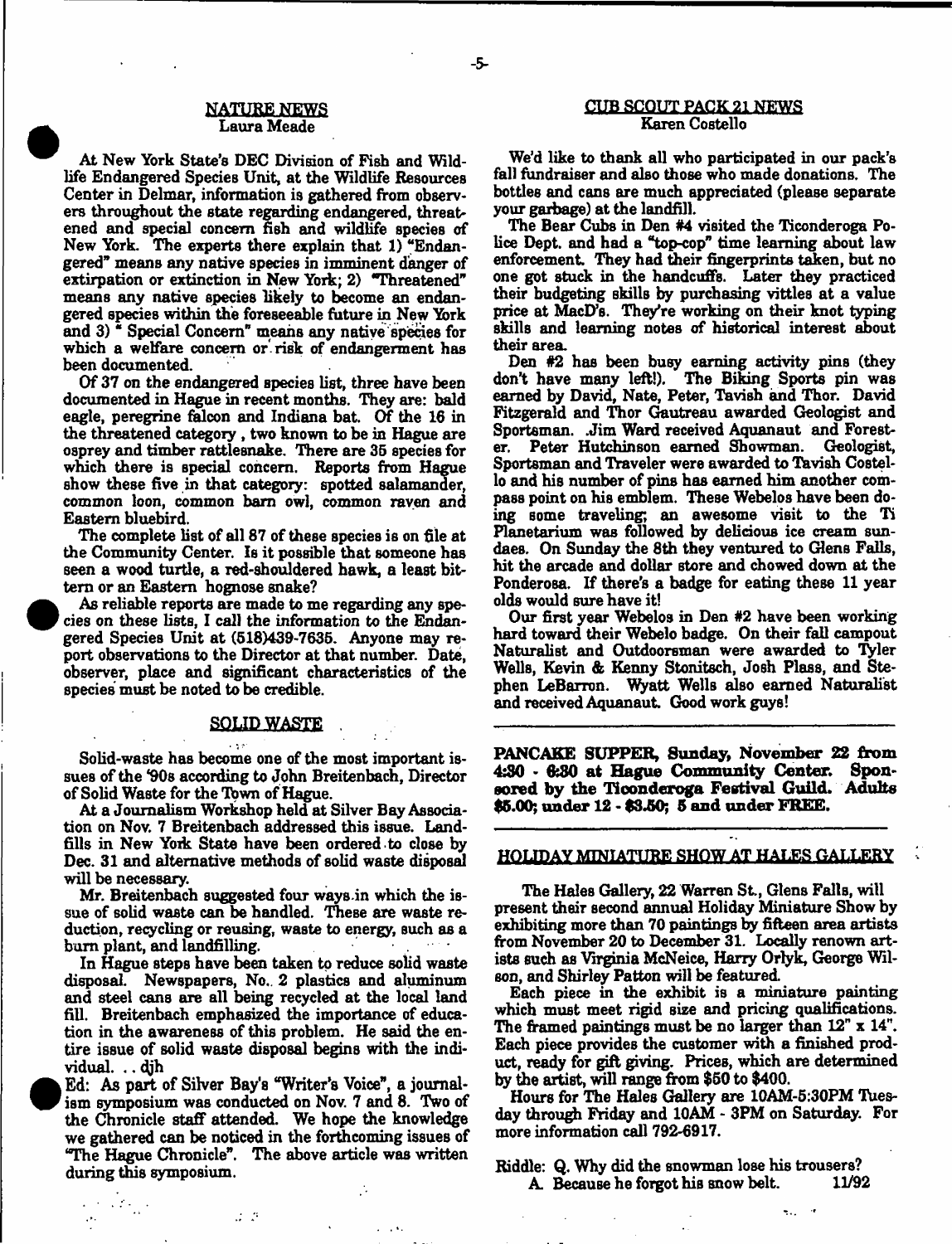It has been suggested that The Hague Chronicle include a special column listing services available in the town. This is not an advertisement - just a way to get those who need services together with those who have them to give. We do not plan to use the same ones every month. We hope you will send us your needs and perhaps we can match them up!

Starting out this month, (after Thanksgiving) The Dykstras are opening their Cold Water Canyon Tree Farm to the public. For a fun outing, bundle your kids up, get out the old. sleigh and head for the farm (driveway off New Hague Road, opposite the end of West Hague Road), pick out the best tree on the lot - just like the olden days! Rena also has wreaths for sale.

Rose Serdinsky opened up her Brookside Cafe, on Rt. 8 beside the fire house in October. Very quaint atmosphere, and delicious food. She will be happy to see you. Closed Mondays.

# HALLOWEEN PARTY A HUGE SUCCESS

On October 30 the Youth Committee of Hague put on a super duper Halloween party for all the "youth" of the community. Ages ranged from babies to proud grandparents. The center was decorated appropriately for the occasion, including a body-less head on a platter (she really moved!),'a haunted house, a gorilla in a cage, a throw the bean bag through the holes in a pumpkin, guessing how many candy corns there were in a jar and a fresh pumpkin weighing contest. To say that the costumes were creative, is an understatement. Julia Middleton, Hannah Cameron and Margaret DelSignore had a really rough time with the judging - the following kids being the top winners in their categories. Ages up to 4: 1st place was Benajah Denno drased as a wizard. 2nd place, Akashia and Alanna Swinton as look-alike witches and 3rd place was Johnny Breitenbach as Bat Man.

In the 5-7 year old class: 1st place was a beautiful gypsy, namely Dayna Evans; 2nd place a lovely ballerina, Erin Laundree and a ferocious devil, Paige Denno was 3rd place winner.

The over 7-year olds were Morgan Russel as a harem girl in 1st place; Thomas Decker as a scary vampire in 2nd place and a very clever California raisin covering up Garth Osier in 3rd place. Honorable mention went to. Jessica Ward and Angela Mascarelli. All winners received special prizes which were donated by TiPi, McDonalds, Hague Market and Brookside Cafe. The committee thanks them for their generosity. Every child who participated received a small prize. Lots of Halloween goodies were served and all the goblins went home looking very happy... djh

<u>Toothpastes c</u>ontain all kinds of surprises, such as plastic res*in (the hind used in hair spray), paraffin, and saccharin* - *all potential carginogens. Ofpne o f these*, *or the preservatives, dyes and aritifical flavors found in toothpaste contribute to oral or environmental health. \**

*If all the lubricating oil in the U.S. were re-refined, we could reduce oil imports By 42,000gallons per day ■ enough to heat 600,000 homes annually... Source: Project %g\$e, 41./&L*

# **SERVICES SANTA CLAUS IS COMING TO TI**

He will arrive in Ti on Saturday, December 5 at 1PM. Santa's Parade will assemble at the monument at 12:30 PM and parade down Montcalm St. Included in the parade will be Disney characters, local and area youth and civic groups, floats, museums and attractions and much much more. The Ticonderoga Business Association, sponsors of this event, invites all of you to participate, and help make this event really memorable!

There will be prizes for best floats, bands, groups, etc. Tb sign up, please call Tarry Butler at 585-4033 or 686—7402.

# KIWANIS CLUB EVENTS

Art Secor recently became the new president of the Ticonderoga Kiwanis Club for the 1992-93 administrative. year at a recent dinner held at Eddie's Restaurant. Past President Jeff McClellan before turning over his gavel to the new president, thanked his colleagues for making the projects of the past year happen. They included the construction of the warming shelter at the village's new skating rink, the senior citizen Christmas party, toys for Tiny Tim program, youth skating party, construction of the Moses-Ludington Nursing Home's... shade area, the Steward Moore Walk-a-thon and stu- $\cdots$  , dent scholarship program, Saturday morning children's story time at the library, Kiwanis Radio Day and the 4th of July float The club has currently committed \$1,000 along with volunteer labor to help with the renovation project underway at the Ticondercga Youth Cen-( ter. THE CLUB ALSO HOPES TO ASSIST WITH YOUTH PROGRAMS IN HAGUE, where many of the Kiwanians reside. .

For more information about the club or how to become a member, citizens are invited to contact President Secor. The club meets every Thursday at 12:15 at Ed; die's Restaurant on the Hague Road.

ONE OF THE NICEST THINGS THE KIWANIS CLUB DOES IS TO SPONSOR A CHRISTMAS LUNCH<br>FOR SENIOR CITIZENS. THIS YEAR THE LUNCH THIS YEAR THE LUNCH WILL BE HELD ON DEC 15TH AT 1:30PM AT THE MIDDLE SCHOOL CAFETERIA THE KIWANIANS WILL SUPPLY TRANSPORTATION FOR THOSE WHO NEED IT. IT IS A REALLY FUN AFTERNOON AND INCLUDES SOME ENTERTAINMENT BY STU-DENTS. ALL SENIORS ARE INVITED TO ATTEND.

# FUEL ASSISTANCE

Fuel assistance will be offered to those who qualify on Monday, Nov 23 from 10AM until noon. This is the HEAP program. Persons must be 60 or over to participate. Documentation is required.

\* *t*

DID YOU KNOW? The first Thanksgiving was 1621 but the first <u>official</u> Thanksgiving wasn't until 250 years later - 1863. It was Sarah Hale, editor of Gody's Lady who started a crusade in her magazine in 1846 to establish a national holiday. Lincoln proclaimed the last Thursday in November a National Thanksgiving Day.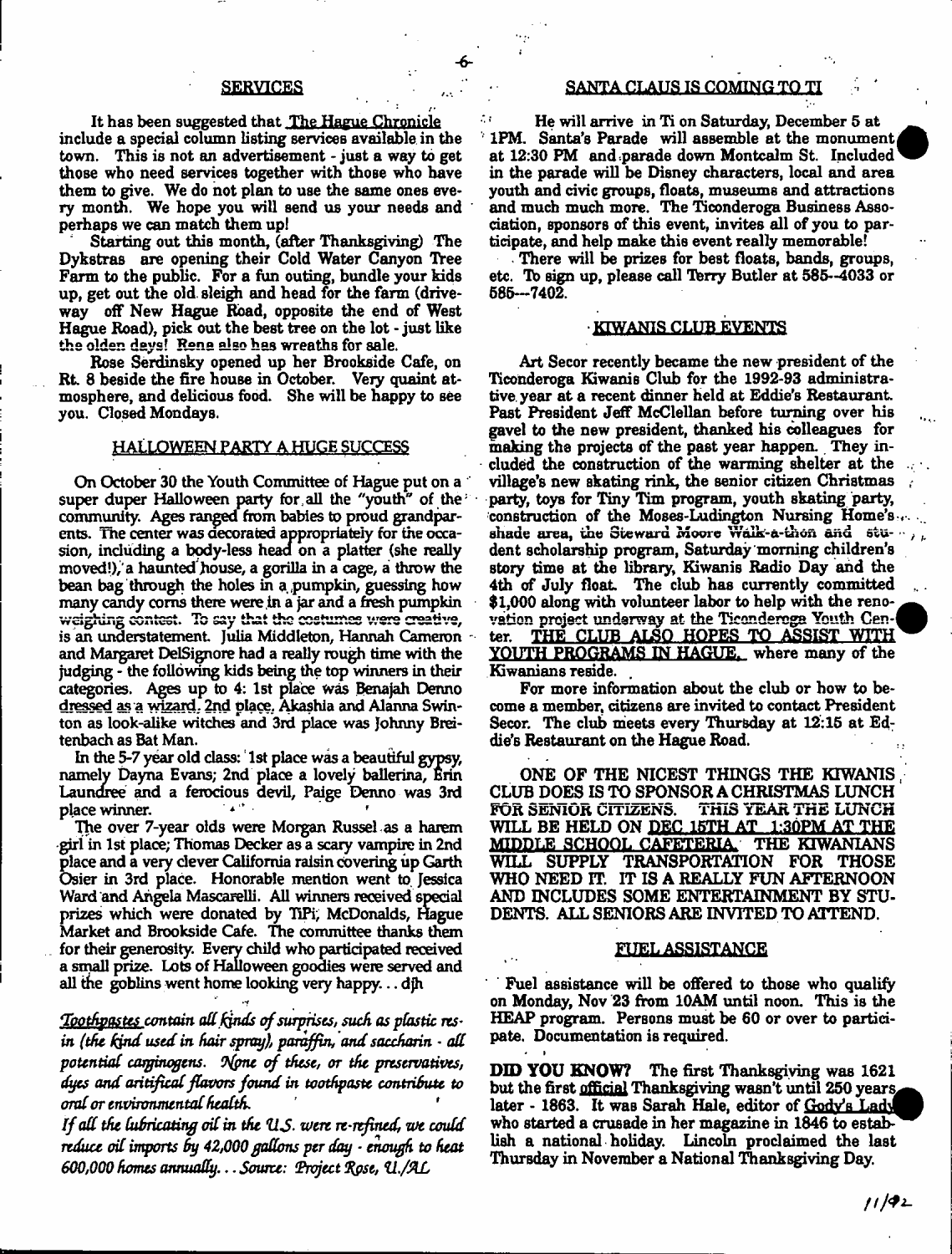# SQUNPINGS

BORN - A boy, Philip Michael, to Robert and Linda Werschky in New Britain, CT. Proud grandparents are Emma and Eberhard Werschky, Rt. 8, Hague.

MARRIED - Joyce Lynn Serdinski, West End, NJ, daughter of Mr. & Mrs. Michael Serdinski, Hague, to Mark Montana, Staten Island, NY on Nov 7 in West End.

DIED - Kenneth G. Engier, Sr., 83, a long time summer resident of Forest Bay, Hague, in Chatham, NJ on October 28, 1992. He is survived by his son, Kenneth, Jr., one grandson, one granddaughter, two sisters and two brothers, including Howard Engier and Eleanor Hibberd, Hague.

# FORMER EDITOR DIES

Margaret {Brodie) Broderick, 81, former editor of The Hague Chronicle, died in East Northport, NY where she had been residing with her son.

She was the widow of Jim Broderick and they had lived in Graphite during their retirement. She had been a summer resident of Sabbath Day Point since her birth.

"Mig" volunteered as editor in June 1979 upon the resignation of Virginia Shattuck and served in that capacity until she moved to L.I. in 1990.

She is survived by two sons, Michael, East Northport and Lsrry who resides in

Germany ; also four grandchildren, and a sister.

# FIRST MARKING PERIOD HONOR ROLL

The following Hague students in Ticonderoga High School have been listed on the honor roll:

TREVA BRAISTED, ELIZABETH BRUNET, ELIZABETH DEFRANCO, ALLISON JOHN-SON, MONICA JOHNSON, JESSICA MARS, VICKIE WATERS.

Second Honors: CHRISTOPHER HENS, ROBERT MYERS, LEA PORTER.

Congratulations!!<br>\*\*\*\*\*\*\*\*\*\*\*\*\*\*\*\*\*\*\*

One of the nicer additions to our area is The Dragonfly Book Store on Montcalm St. in Ticonderoga. It has been opened one year and is all Adirondack in decor. Dragonfly Books is located next to Agway in Ti. In it you will find books for all ages and tastes The store also carries crafts made in the Adirondacks. Dragonfly Books will order books for customers and will help in assisting customers who want books that are out of print.

Among some of the books in the store are Russ Bellico's new book, Sails and Steam in the Mountains. and The Bridges of Madison County by Robert James Waller. This is one of the best love stories to come along in a while and makes a great Christmas gift. Jan Brett has a new Christmas book, The Trouble with Trolls. Miss Brett is known for her detailed and colorful illustrations. Dragonfly's winter hours are 12 noon to 5PM Wednesday through Friday and 10 to 5 on Saturday. There will be extended hours in December. For a special holiday treat Roberta Kolarich will be playing the harp Sunday, December 6. Call the store at 585-7543 for more details.

# ELECTION RESULTS IN HAGUE

Hague voters were split between Clinton and Bush, with 174 for Clinton and. 166 for Bush. Perot garnered 112 votes.

In the senate race Republican D'Amato with 206 votes defeated Democrat Abrams with 169 votes.

Judge Viscardi, a resident of Hague and Ticonderoga, defeated Hall by 272 to 121.

State Senator Stafford defeated MacKenzie 273 to 136.

The New York State Bond Act went down 220 to 68.

#### SCHOOL BOARD WILL MEET IN HAGUE

The Ticonderoga School Board in their continued support of the needs of Hague residents is meeting in the Community Center in Hague on Wednesday, Nov. 18 at 7:30PM. All residents of the school district are invited and urged to attend. See your School Board in action.

# PLANETARIUM CHRISTMAS SHOW

'The Christmas Star" will be the presentation at the Ticonderoga High School planetarium on December 7 at 7:30PM. The public is invited to attend. A \$1.00 donation will be accepted.

# CURRENT EVENTS TEST COMPETITION AT H.S.

One of the 1992-93 goals of the Ticonderoga H.S. staff is to increase student's awareness of current events. As part of Time Magazine's current events program, seniors were administered the Time current events test this fall. Social studies teachers Mr. Bill Barnhart and Mr. Norm Strum conducted the competition in senior government and economics classes.

Tbp scorer Ian Charboneau will go on to a national scholarship competition sponsored by the National Association of Secondary School Principals.

# TICONDEROGA H. S. TO HOST NYSSMA SECTIONAL ALL STATE MUSIC FESTIVAL

Ticonderoga will be the site of the NYSSMA Zone 6 Sectional All State Music Festival which will be held on Friday, Nov. 20 and Saturday, Nov 21. The festival will feature a 120 voice chorus, wind ensemble, and a jazz. ensemble comprised of students from all over the North Country. The ensembles will be directed by distinguished music educators over the course of two days, culminating in a public performance on Saturday, Nov. 21 at 3PM in the high school auditorium. This musical event will provide area residents with an oppportunity to hear some of the finest high school musicians in New York State.